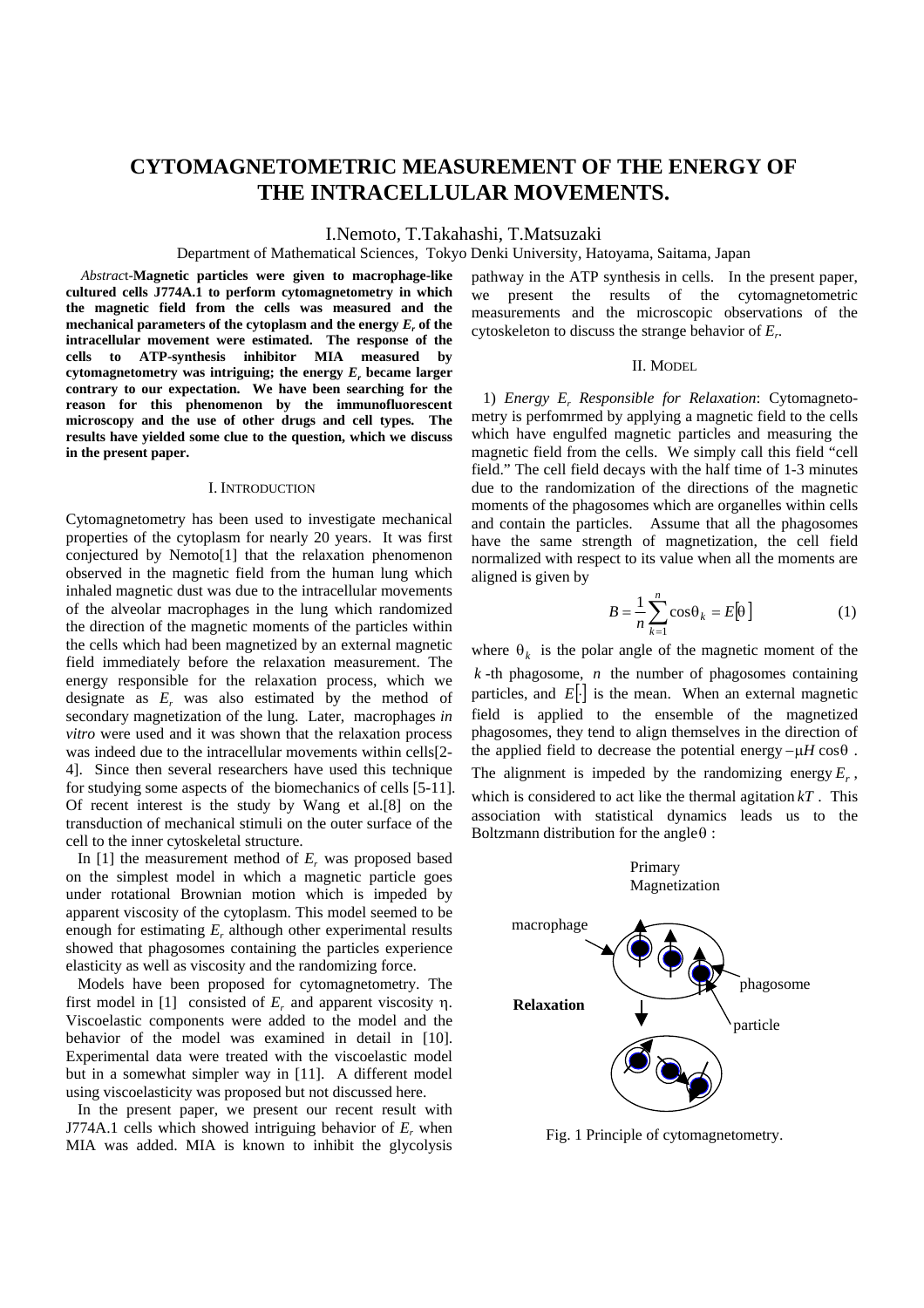| <b>Report Documentation Page</b>                                                                                                                                                                                                                                                                   |                           |                                              |                                                    |  |
|----------------------------------------------------------------------------------------------------------------------------------------------------------------------------------------------------------------------------------------------------------------------------------------------------|---------------------------|----------------------------------------------|----------------------------------------------------|--|
| <b>Report Date</b><br>25OCT2001                                                                                                                                                                                                                                                                    | <b>Report Type</b><br>N/A |                                              | Dates Covered (from to)                            |  |
| <b>Title and Subtitle</b><br>Cytomagnetometric Measurement of the Energy of the<br><b>Intracellular Movements</b>                                                                                                                                                                                  |                           | <b>Contract Number</b>                       |                                                    |  |
|                                                                                                                                                                                                                                                                                                    |                           |                                              | <b>Grant Number</b>                                |  |
|                                                                                                                                                                                                                                                                                                    |                           | <b>Program Element Number</b>                |                                                    |  |
| Author(s)                                                                                                                                                                                                                                                                                          |                           | <b>Project Number</b>                        |                                                    |  |
|                                                                                                                                                                                                                                                                                                    |                           | <b>Task Number</b>                           |                                                    |  |
|                                                                                                                                                                                                                                                                                                    |                           | <b>Work Unit Number</b>                      |                                                    |  |
| Performing Organization Name(s) and Address(es)<br>Department of Mathematical Sciences, Tokyo Denki University,<br>Hatoyama, Saitama, Japan                                                                                                                                                        |                           | <b>Performing Organization Report Number</b> |                                                    |  |
| <b>Sponsoring/Monitoring Agency Name(s) and Address(es)</b>                                                                                                                                                                                                                                        |                           |                                              | <b>Sponsor/Monitor's Acronym(s)</b>                |  |
| US Army Research, Development & Standardization Group<br>(UK) PSC 802 Box 15 FPO AE 09499-1500                                                                                                                                                                                                     |                           |                                              | <b>Sponsor/Monitor's Report Number(s)</b>          |  |
| <b>Distribution/Availability Statement</b><br>Approved for public release, distribution unlimited                                                                                                                                                                                                  |                           |                                              |                                                    |  |
| <b>Supplementary Notes</b><br>Papers from the 23rd Annual International Conference of the IEEE Engineering in Medicine and Biology Society,<br>October 25-28, 2001, held in Istanbul, Turkey. See also ADM001351 for entire conference on cd-rom., The original<br>document contains color images. |                           |                                              |                                                    |  |
| <b>Abstract</b>                                                                                                                                                                                                                                                                                    |                           |                                              |                                                    |  |
| <b>Subject Terms</b>                                                                                                                                                                                                                                                                               |                           |                                              |                                                    |  |
| <b>Report Classification</b><br>unclassified                                                                                                                                                                                                                                                       |                           |                                              | <b>Classification of this page</b><br>unclassified |  |
| <b>Classification of Abstract</b><br>unclassified                                                                                                                                                                                                                                                  |                           |                                              | <b>Limitation of Abstract</b><br>UU                |  |
| <b>Number of Pages</b><br>$\overline{4}$                                                                                                                                                                                                                                                           |                           |                                              |                                                    |  |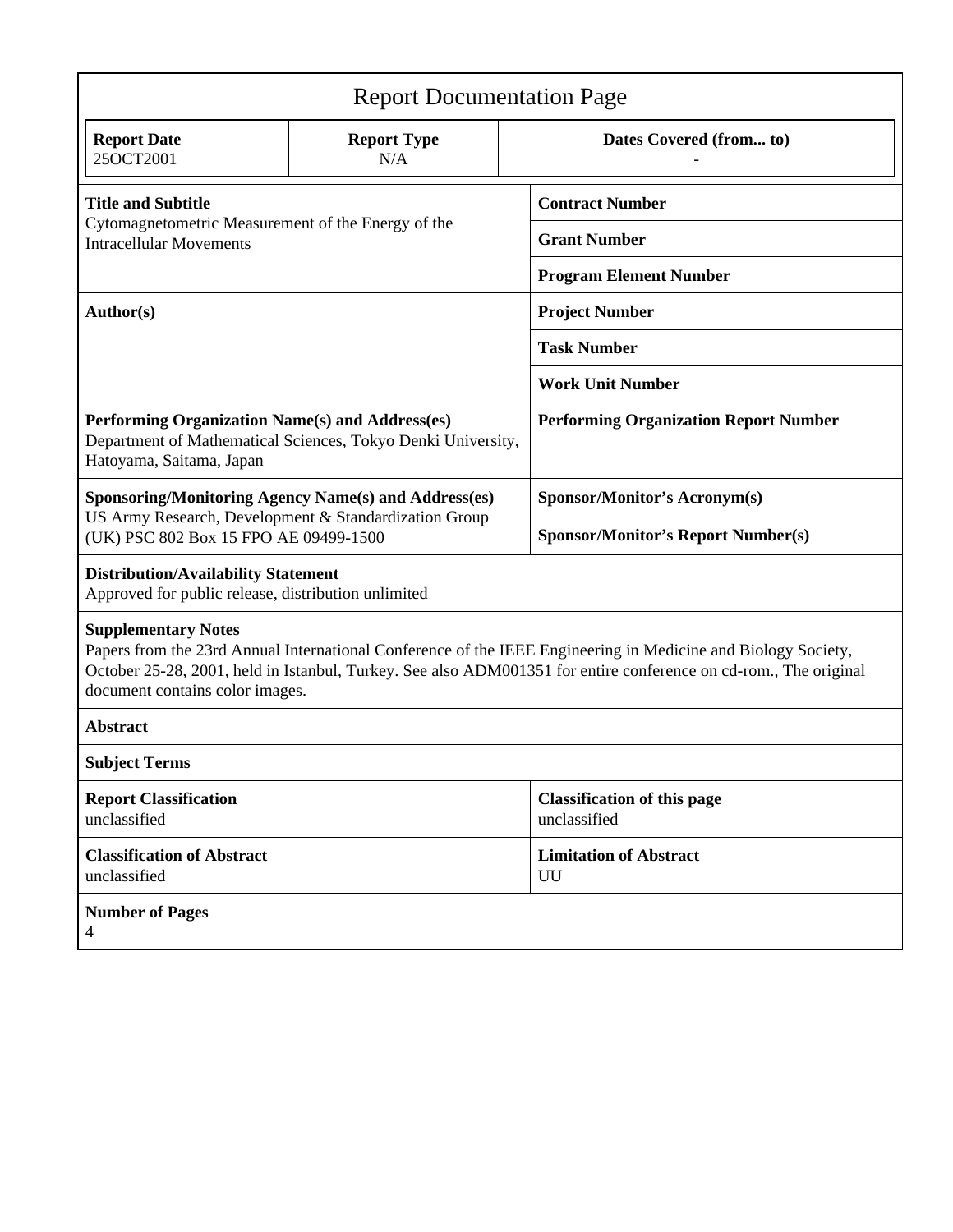

Fig. 2 Viscoelastic model of the impedence given to the phagosome.

$$
p(\theta) = \exp\{\mu H \cos \theta / E_r\}
$$
 (2)

From this we can get the Langevin function

$$
L(a) = \coth a - 1/a, \qquad a = \mu H / E_r \tag{3}
$$

for the cell field in equilibrium under the external field *H*. Here  $\mu$  is the magnetic moment of the phagosome (particle).

 2) *Viscoelastic Model* Fig. 2 shows the viscoelastic model of the tissues surrounding the phagosome. It consists of three elements;  $k_1 k_2$  are viscous elements and *c* represents elasticity. The differential equations governing the dynamics are :

$$
\frac{d\theta_1}{dt} = -\frac{c}{k_2} \left( \theta_1(t) - \tilde{\theta_1} \right) + \frac{1}{k_2} \left( \frac{dW(t)}{dt} + f(t, \theta) \right)
$$
\n
$$
\frac{d\theta_2}{dt} = \frac{1}{k_1} \left( \frac{dW(t)}{dt} + f(t, \theta) \right)
$$
\n(4)

where  $\theta_1$  and  $\theta_2$  are defined as in Fig. 2 and  $\theta = \theta_1 + \theta_2$  is the direction of the magnetic moment of the phagosome with respect to that of the measurement.  $\tilde{\theta}_1$  is the natural length of the elastic body.  $f(t, \theta)$  is the torque exerted by the external magnetic force.  $W(t)$  is the one-dimensional Brownina motion with mean and variance given by  $E[W(t)] = 0$ ,  $V[W(t)] = \alpha t$  where  $\alpha > 0$ .

 Assume that a strong pulse magnetic field is given to the cells which magnetizes the paricles in its direction. The pulse magnetizing field does not mechanically rotate the phagosomes. It is shown [10] that the variance of  $\theta$  after pulse magnetization ( $f(t,\theta) = 0$ ) is given by

$$
V[\theta(t)] = \alpha \left\{ \frac{1 - e^{-\sigma t}}{\sigma k_2^2} + \frac{2(1 - e^{-\sigma t})}{\sigma k_1 k_2} + \frac{1}{k_1^2} \right\}
$$
(5)

where  $\sigma = c / k_2$ . Since  $E[\theta(t)] = 0$  and  $\theta$  is normally distributed, the cell field normalized with respect to its maximum value is given by

$$
B(t) = \frac{1}{\sqrt{2\pi V[\theta]}} \int \cos \xi \exp\left\{-\frac{\xi^2}{2V[\theta]}\right\} d\xi = \exp\left\{-\frac{V[\theta]}{2}\right\} \tag{6}
$$

Consideration of the model suggests that

$$
\alpha = 2E_r \kappa , \quad \kappa = (k_1^{-1} + k_2^{-1})^{-1}
$$
 (7)



 Fig. 3 Method to obtain upper and lower bounds for the cell field in equilibrium under external field *H*.

would be a good choice for the relationship between these values[10].

### III. METHODOLOGY

1) *Preparation of Cells and Particles*: We used both cultured cells called J774A.1 and hamster alveolar macrophages (hereafter abbreviated as AlvMph). About 0.5 million cells were incubated in a bottle of diameter 12mm with 8µg of spherical Fe<sub>3</sub>O<sub>4</sub> particles of diameter ~1.2µm produced by Moeller[7]. Most of the particles were phagocytized in several hours.

2) *Cytomagnetometry*: The magnetometer is a flux-gate device by Institut Dr. Foerster (1.068). The bottle containing the cells was rotated at 4 rpm between the pair of probes for signal detection. The RMS value of the noise was  $1 - 2 \times 10^{-11}$  T. The ambient temperature was controled within  $37 \pm 1$ <sup>o</sup>C.

 For relaxation measurement, the sample was magnetized by a pulse field of ~0.3T and <1ms duration and relaxation curve was measured for 7 miutes. For  $E_r$  measurement, two measurements were made to determine an upper bound (UB) and a lower bound (LB) for the Langevin function value *L*(*a*), the cell field in equilibrium under the external field *H*. See Fig. 3. *L*(*a*) was estimated by the linear extrapolation :

$$
L(a) = \frac{u_1 l_2 - u_2 l_1}{u_1 + l_2 - u_2 - l_1}
$$
 (8)

 3) *Microscopic Observations of Cytoskeleton* To correlate cytomagnetometric measurement with cytoskeletal structure changes after treatment with drugs, we observed microfilaments and microtubules by a scanning laser confocal microscope equipped with argon laser(Biorad MRC600). To visualize microtubules, the cells adhered to a cover slip were fixed with 0.5% solution of glutaraldehyde and first treated with mouse anti β-tubulin and then with FITC-conjugated anti mouse igG. The cells were stained for microfilaments with FITC-labeled phalloidin. The detail of the method for the immuno-fluorescent microscopy is ommited in the present paper.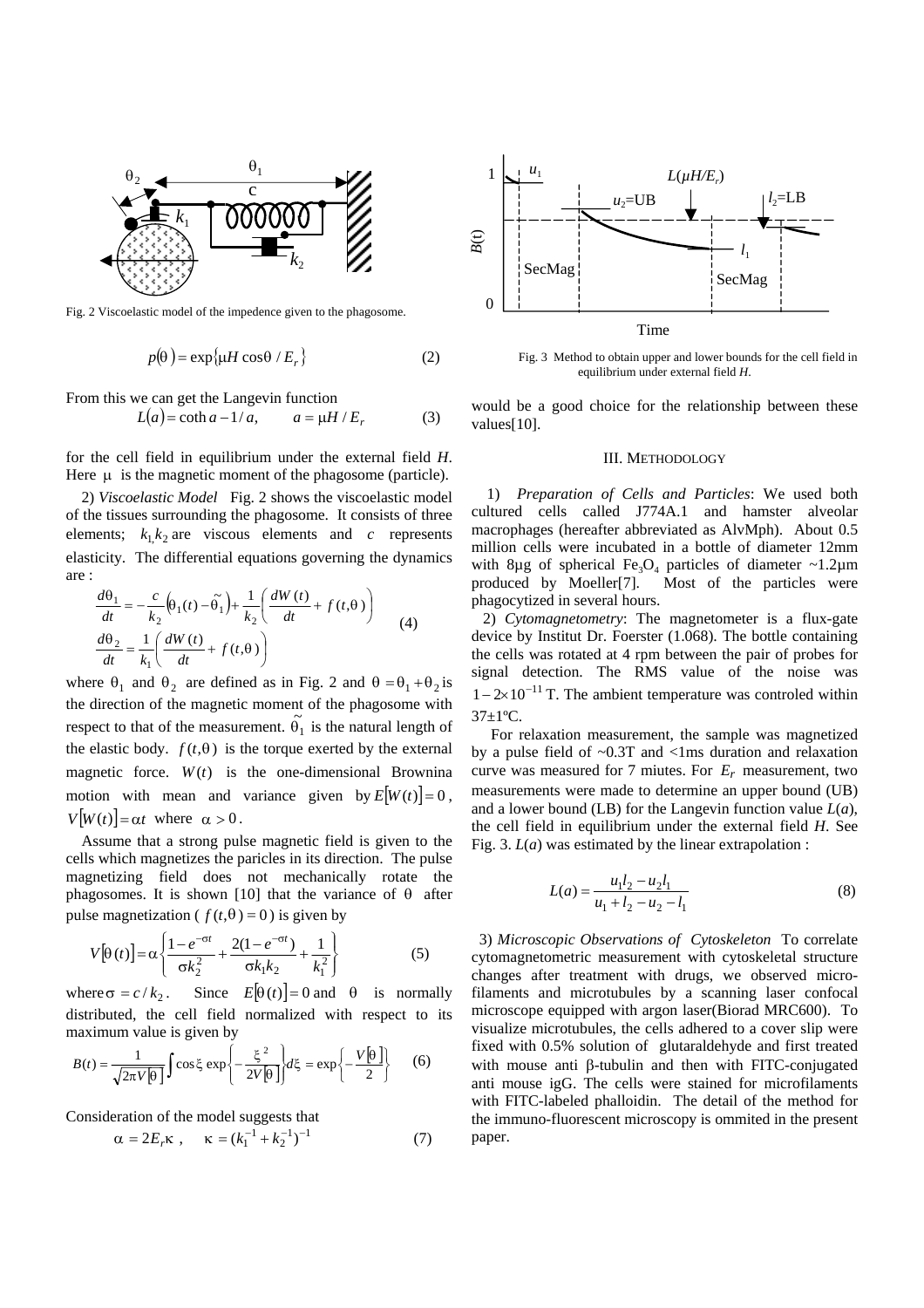

Fig. 4 Relaxation curves from J774A.1 after treatment with MIA.



Fig. 5 The change of parameter values after treatment with MIA .



Fig. 6. Relaxation curves from alveolar macrophages after MIA treatment.

 4) *Treatment with Drugs* In the previous study[1], KCN was used to inhibit ATP synthesis in hamster AlvMph. We knew from our previous experiment that KCN little affected J774 cells and hence, MIA was used. It is known to inhibit the glycolysis process in ATP synthesis whereas KCN inhibits oxydative phosphorylation path. Drugs affecting



 Fig. 7. Parameter value changes after MIA treatment for alveolar macrophages.

cytoskeletal filamnts were also used: cytochalasin to destroy microfilaments and colchicine to destroy microtubules.

# IV. RESULTS

 1) *Cytomagnetometric Measurements* Fig. 4 shows four relaxatkion curves for J774A.1 cells before and after treatment with MIA. Although they are intended to show the time course of the change of the relaxation curve, each bottle of cells was used for a single relaxation measurement only. The generous use of the cells was necessary because the behavior of the relaxation curve depended significantly on how many times the cells had been used. At 30-60 minutes after treatment, the relaxation became significantly faster than the control curve. At 120 minutes it became slower than the control curve.

 Fig. 5 shows the change of the parameter values with the time which elapsed after treatment with MIA. Each point in the curves represents the average of 3-5 experiments. It is seen that  $E_r$  increased 2 to 3 -fold from the control value. Although it decreased from 60 to 120 minutes, it was still larger than the control value. The other parameter values behaved much like  $E_r$ . Fig. 6 shows the change of the relaxation measured in hamster AlvMph afer treatment with MIA. In this case the longer the time after treatment, the slower the relaxation became. Fig. 7 shows the change of the parameter values after MIA treatment correponding to Fig. 6.

 2) *Cytoskeletal Change Optically Observed* Fig. 8 shows images of microfilaments in J774A.1 cells under control condition and 60 min after treatment with MIA. It is seen that the ATP deficiency caused by MIA destroyed microfilaments. The longer the time elapsed, the more the destruction proceeded. Fig. 9 shows the response of microtubules to MIA. The effect is much less noticeable than in the case of microfilaments. However, peripheral areas seem to be somewhat disturbed.